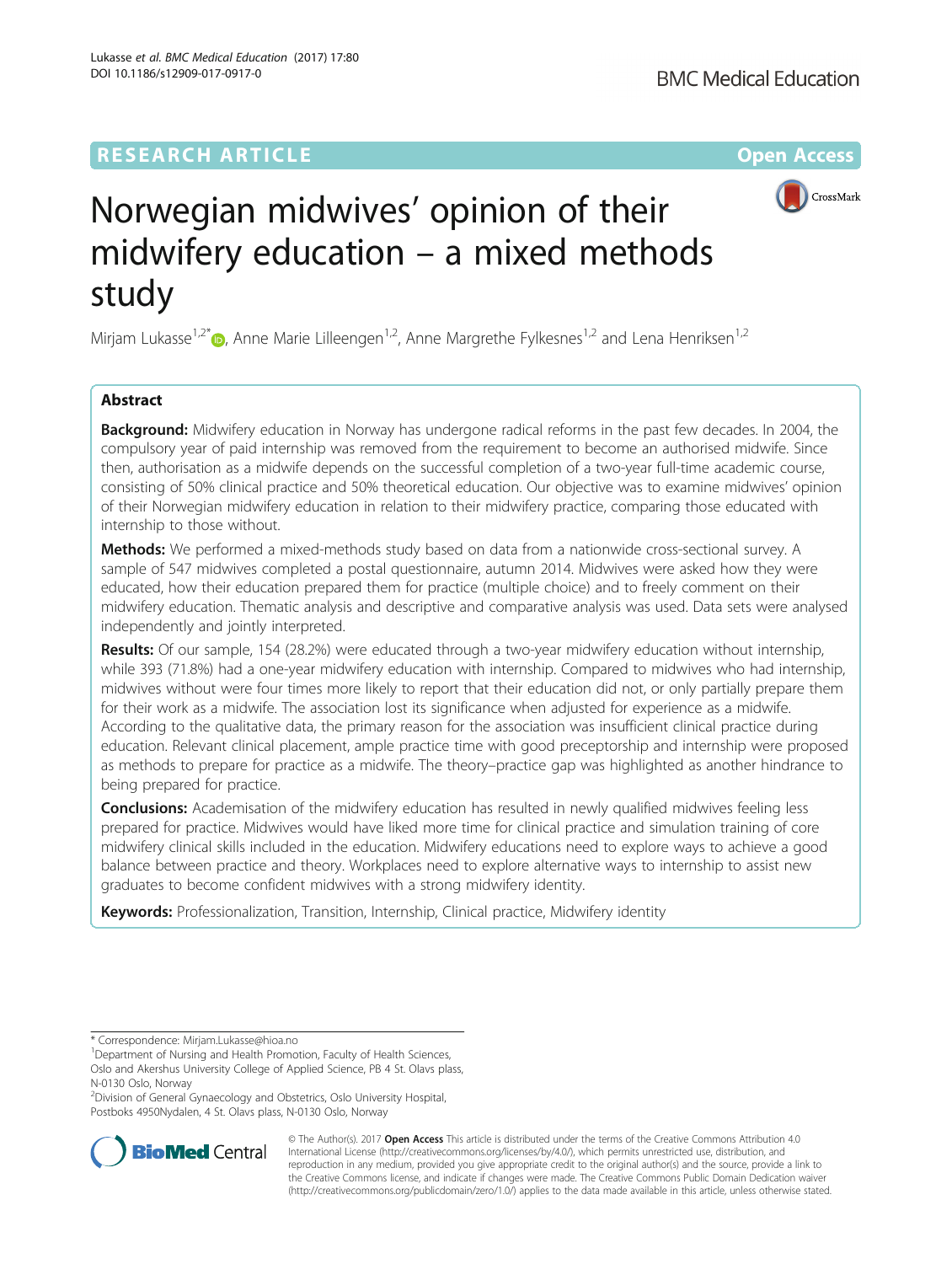## Background

The aim of midwifery education is to prepare students to enter the profession of midwifery with the required competencies to provide safe and high standard evidence based maternity care for women experiencing complex pregnancies and births while also supporting normal pregnancy and birth [[1, 2](#page-10-0)]. The International Confederation of Midwives has advocated a global standard for midwifery education [[3](#page-10-0)]. Yet midwifery education varies considerably across countries [[4](#page-10-0)]. Midwifery education is influenced by society and women's needs and the context midwives work in [[1, 2, 5\]](#page-10-0). The majority of midwives in Norway work in obstetrician led maternity units. Midwives share antenatal and reproductive health care in the community with general practitioners. Norway has few midwifery-led units; few independent midwives and planned home-births are rare. Nevertheless, midwives experience a great deal of autonomy within the given structure while women-centred care has limited focus [[6, 7](#page-10-0)].

#### Recent history of midwifery education in Norway

In Norway, midwifery education became a "specialisation in nursing" in 1952, when being a qualified nurse became a requirement for entering into midwifery education [[8\]](#page-10-0). The length of the midwifery education was 18 months. In 1969, a period of internship was added to the education [\[8](#page-10-0)]. In 1980, the midwifery education moved from being hospital-based to school-based. It now took two full calendar, not academic, years to become an authorised midwife. The first 12 months at college consisted of a combination of 40% theory and 60% practice. The next 12 months of internship at the hospital consisted of 100% practice [[9\]](#page-10-0). Midwifery students and interns had no more than 5 weeks holidays as is custom for employees in Norway. The midwifery thesis was written during the first three to 4 months of the internship [[9\]](#page-10-0). During the internship intern midwives received an income and were under the jurisdiction of the Norwegian Directorate of Health and no longer under the Norwegian Directorate [[9\]](#page-10-0). How much paid leave interns were given to write their thesis was at the discretion of their employer. Some interns had to write their thesis entirely in their spare time.

In 2004, new legislation determined that the midwifery education would be a two-year full-time education after nursing and the period of internship was removed [\[10](#page-10-0), [11](#page-10-0)]. From 2004, all theory and practice (50:50 ratio) became included in two academic years of 40 weeks each [[12](#page-10-0)]. This posed a dramatic change, as the amount of practice was reduced from 60 to 50% in the first year and from 100 to 50% in the second year, in addition to less weeks of education due to long academic holidays.

The Bologna process of harmonisation of higher education in Europe has led to an increased implementation of a common degree structure and qualification framework, also in nursing [[13](#page-10-0)]. As midwifery already was a two-year post-graduate education (after the BSc in nursing), one of the midwifery organisations and several midwifery schools started to work towards converting the postgraduate course into a master level degree in midwifery [[14](#page-10-0)]. Norway has five midwifery educations in total, placed at either a University college or University. Since 2012, three of these have upgraded their midwifery education from a postgraduate course at diploma level to a masters education. Moving from postgraduate diploma level to masters level has had no impact on the time spend in clinical practice, which has remained at the same 50:50 ratio since 2004. The impact of the masters level is on the theoretical part which has an increased focus on research both in relation to the thesis and evidence based practice. The first midwives qualifying with a masters in midwifery in Norway did so in 2014 and none are included in this study.

The removal of the year of internship and increasing focus on academic content in the midwifery education has caused concern that midwives at the point of registration (authorisation) are not competent and confident practitioners. Two Norwegian studies have examined how students and midwives educated after 2004 experienced their educational program [\[15, 16](#page-10-0)]. The most recent study reported that while the program was rated well, newly qualified midwives did not feel competent to manage complicated situations [[15\]](#page-10-0). Internationally, a number of studies report that the transition from student midwife to newly qualified midwife is challenging and suggest that the educational program influences how prepared midwives feel for practice [[17](#page-10-0)–[20](#page-10-0)]. There are no studies in Norway comparing the opinion on the midwifery educational program of midwives educated with a year of internship to midwives without a year of internship.

#### Aim/objectives

The overall aim of our study is to investigate midwives' opinion of their Norwegian midwifery education in relation to their midwifery practice in Norway. Firstly, we examined how well midwives felt prepared for midwifery practice and compared those with and without a year of internship. Secondly, we analysed the responses to the open-ended question on midwifery education to add insight in midwives' opinion of their midwifery education.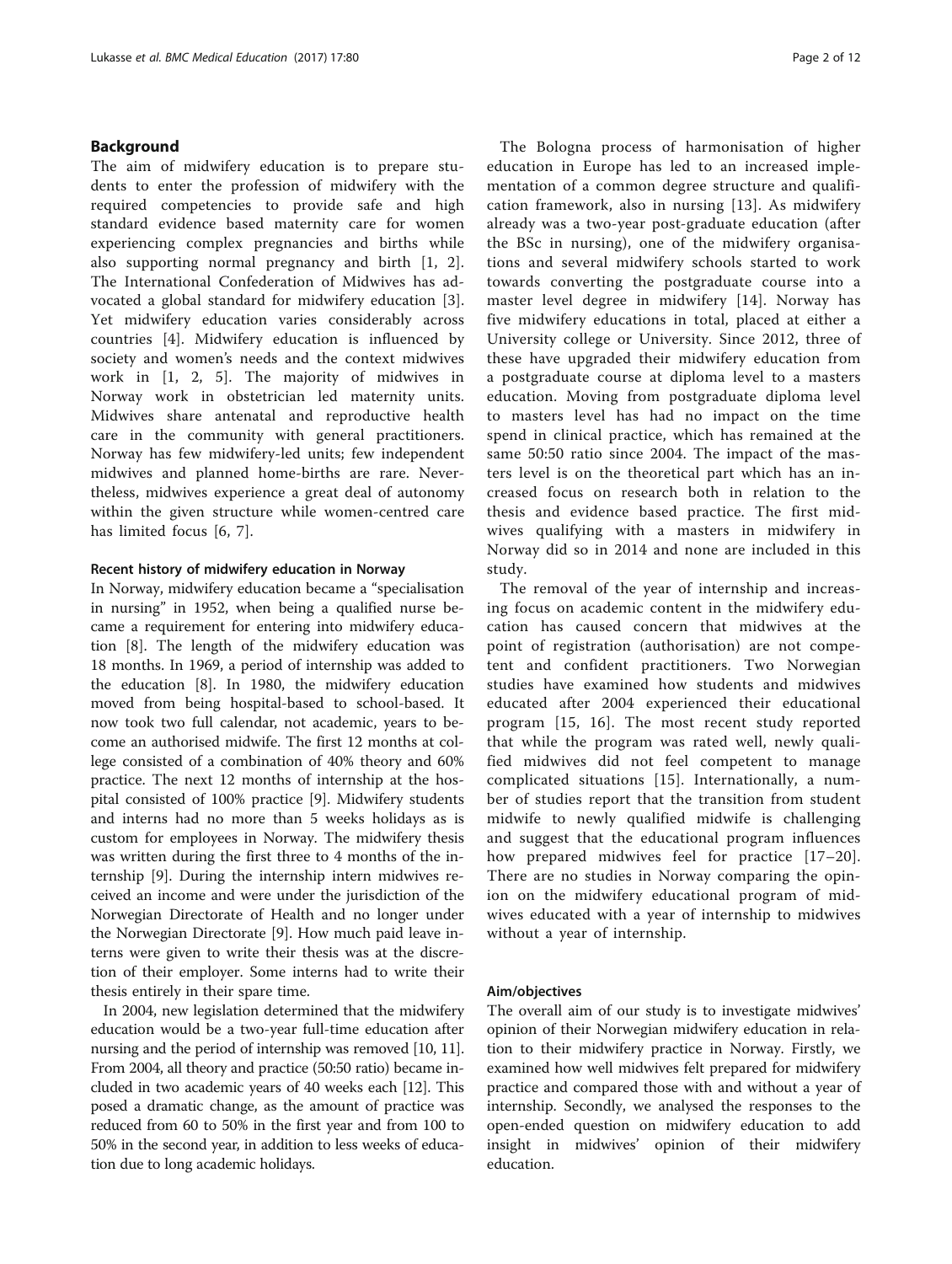#### Methods

#### Design, sample and data-collection

In our cross-sectional nation-wide survey, we collected both quantitative and qualitative data allowing a mixed methods approach to our research question. September 2014, questionnaires, together with a response envelope, were sent to a random sample of 1500 midwives registered with either one of the two midwifery unions in Norway. We approached the unions as their members are the most likely ones to be practicing midwives. Unions also have some information on this due to varying membership rates according to practicing status. While the Norwegian Directorate of Health has a register of all persons with the authorization to practice as a midwife in Norway, they have no information if the persons authorized actually practice as a midwife. In Norway it is extremely rare for midwives not to be a member of a union, so we estimate that only a handful of active midwives were not included in the population from which the sample was drawn. The sample invited comprised approximately half of those working in midwifery in Norway. The printer performed the random sampling and posting of the questionnaires. No reminder was sent as the questionnaire was anonymous and the researchers knew neither whom they were sent to, nor who responded. The e-mail address of the main investigator was included in the questionnaire for queries.

Of the 1500 midwives, 1458 were eligible after exclusion of 26 due to wrong address, and 16 who no longer worked in midwifery. Of the 1458 eligible, 598 completed the questionnaire, 41%. For this particular study we removed from our dataset midwives who reported having had a direct-entry midwifery education (18, all educated outside of Norway) and those who indicated having had yet another type of education (33, most of them educated outside of Norway and a few part of a special educational project in Bergen in the early nineties). Thus the sample of this study was 547 midwives, 393 who had a one-year midwifery education with internship and 154 midwives who had completed a twoyear midwifery without internship.

The midwives were asked information about their age (in categories), civil status, level of education, number of years of work experience as a midwife, main working area and size of the unit they currently were working at (categorized, in number of birth a year). The survey included a question asking midwives how they were educated to become midwives with the answering options: one-year course after nursing followed by one-year of internship, two-year university college course without internship, direct entry (without nursing first), other. Midwives were so categorised into two groups for analyses, those educated with internship and those without internship. Midwives with other types of education were removed from the sample as described earlier. Midwives' were asked how they experienced that their midwifery education prepared them for working as a midwife. This question has the answering options, very well, well, partially and not at all. The options "partially" and "not at all" were recoded into not feeling prepared for the regression analysis.

Finally, midwives were invited to comment what in their opinion had been good or lacking in their midwifery education. They had a third of an A4 page to write a response. In addition, midwives could write comments on the final page. The responses to the open-ended question were marked with the same groups as used in the quantitative analysis, those with and without a year of internship. To allow some quantitative analyses the comments were coded into four categories: negative comments, positive comments, a combination of both or neutral and no or irrelevant comments.

#### Ethics

The study was performed in accordance to Declaration of Helsinki. The study was submitted to the Medical and Health Research Ethics board of Southern Norway, who deemed their approval was not required as the study was not within their scope (Ref. 2014/153/REK Sør-Øst). The Norwegian Social Science Services (NSD) approved the study (Ref 38,201/3/IB). Participants were informed that a returned and completed questionnaire was considered consent.

#### Analyses of the open-ended question

The 6 phases of thematic analyses as presented by Braun and Clarke [\[21](#page-10-0)] were used to analyse the qualitative data. Phase one consist of becoming familiar with the data. To achieve this, the first author wrote all the comments into a word table, in Norwegian. All four authors received a copy of this document and read all the comments. Phase 2 is about generating initial codes. The first author systematically worked through the pages of comments, assessing each comment for meaning regarding our research question. Text units relating to the same topic were coded as such. A new word document was created and the codes were written in the column beside the comment they were derived from. Comments were coded as belonging to several potential themes when appropriate. The initial codes were examined and discussed by all authors. Phase 3: searching for themes and sub-themes. An initial thematic map was drawn, including 5 main themes with sub-themes (Additional file [1](#page-10-0)). This initial thematic map was evaluated and discussed by all four authors before proceeding to phase 4 which is the reviewing of themes. In phase 4 the first author reread each one of the extracts of text (comments) belonging to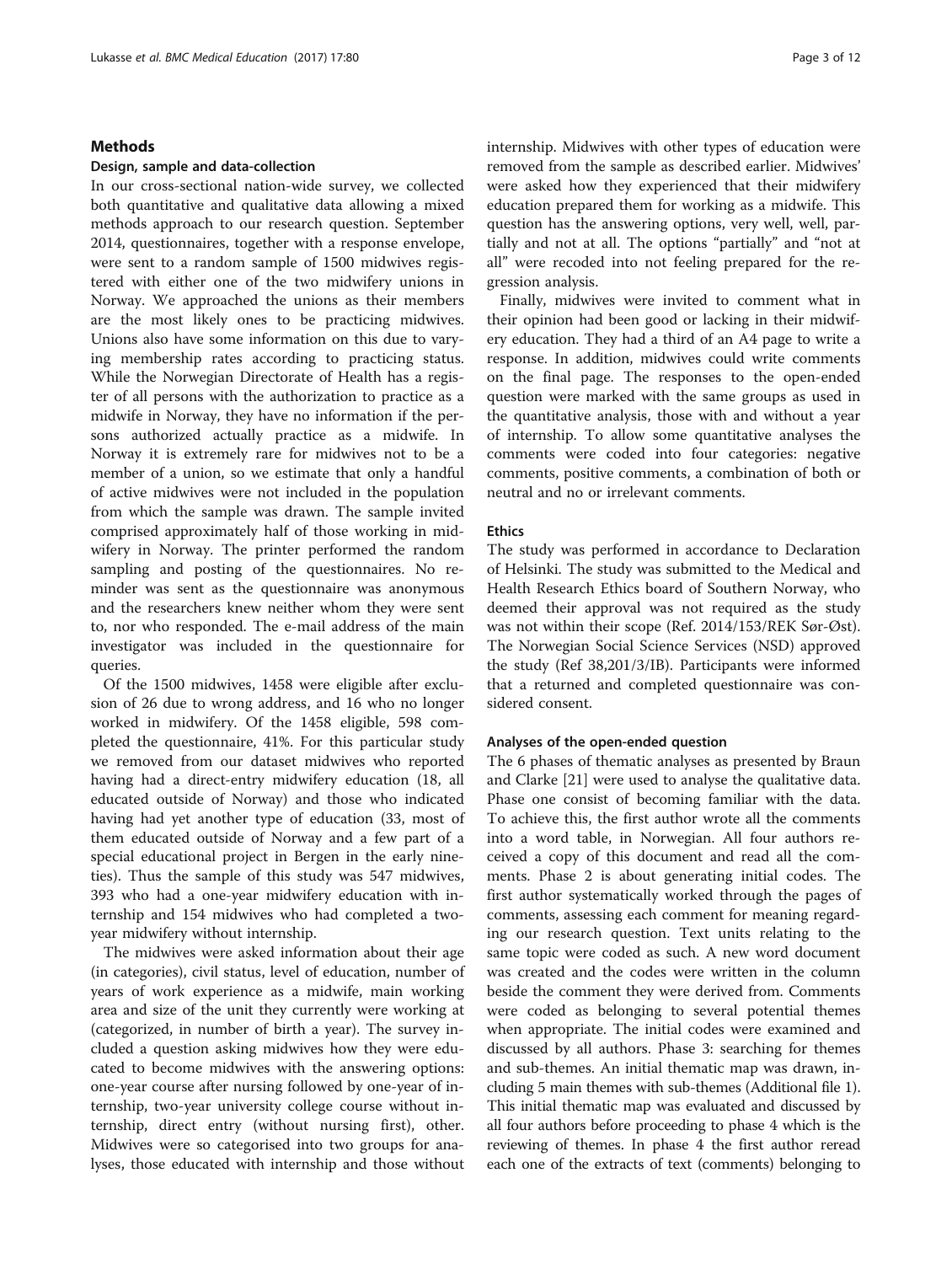each of themes to check if they formed a coherent meaning. For each of the extracts of text not fitting well into the themes it was considered if a new theme or sub-theme needed to be created or if the extract should be discarded as it was of little relevance for the study. In level two of phase 4 all the authors considered the validity of the themes in relation to the entire data set and if they accurately reflected the meaning evident in the data set. This led to a reduction from 5 to 3 main themes. At this stage, the comments of those with and without internship were separated in individual files and the comments for each group read by group to see if they differed by the type of comments provided. Once more the first author read the entire set of comments to ascertain they matched the themes well and to re-code those that did not. Finally, the four authors agreed on the names and definition of the remaining themes and sub-themes (phase 5) and a final thematic map was drawn (Fig. 1). Phase 6 the production of results and discussion are to be found in their respective sections.

## Statistical analysis

Cross-tabulation and Pearson' chi-squared test were used to study percentages and assess differences in demographic and work related factors for midwives educated with and without a year of internship. Crosstabulation and Pearson chi-squared test were also used to compare midwives educated with a year of internship with those without internship on how they felt their education prepared them for practice and the type of comments they provided. Binary logistic regression analysis was performed to investigate the relationship between type of midwifery education and not feeling prepared to work as a midwife. This association was adjusted for age, size of the unit midwives worked at in model 1. Number of years of experience as a midwife was added to these in model 2. All analyses were two sided at  $\alpha$  = 0.05. Statistical package SPSS version 22 was used to conduct all analyses.

#### Data integration

Integration of both quantitative and qualitative data is cited as the essence of mixed methods research. [\[22](#page-10-0)]. Both data sets were analysed concurrently, independently of each other. Qualitative data was used to gain additional information on the quantitative results and to achieve a deeper understanding of midwives' opinion of their midwifery education.

## **Results**

#### Quantitative data

Of our sample, 154 (28.2%) had a two-year midwifery education without internship while 393 (71.8%) had a one-year midwifery education with internship. Midwives who had internship were significantly older and had more years of experience (Table [1](#page-4-0)). Midwives without internship more often had a bachelor degree ( $P < 0.001$ ). Midwives with internship worked more often in community antenatal care, Out Patient Department (OPD) and in education and management, while those without internship were more often working on labour, postnatal or combined labour/postnatal wards at larger maternity units (Table [1\)](#page-4-0). Of all the midwives around 8 % were currently studying and over half of them worked parttime (Table [1](#page-4-0)).

Compared to midwives with internship those without internship more often reported that their education did not or only partially prepared for their work as a midwife  $(P < 0.001)$  (Table [2](#page-5-0)).

Midwives without internship were four times more likely to report not feeling prepared for working as a midwife, crude OR 4.39, 95% CI (2.69–7.18) (not in the tables). This association remained significant after

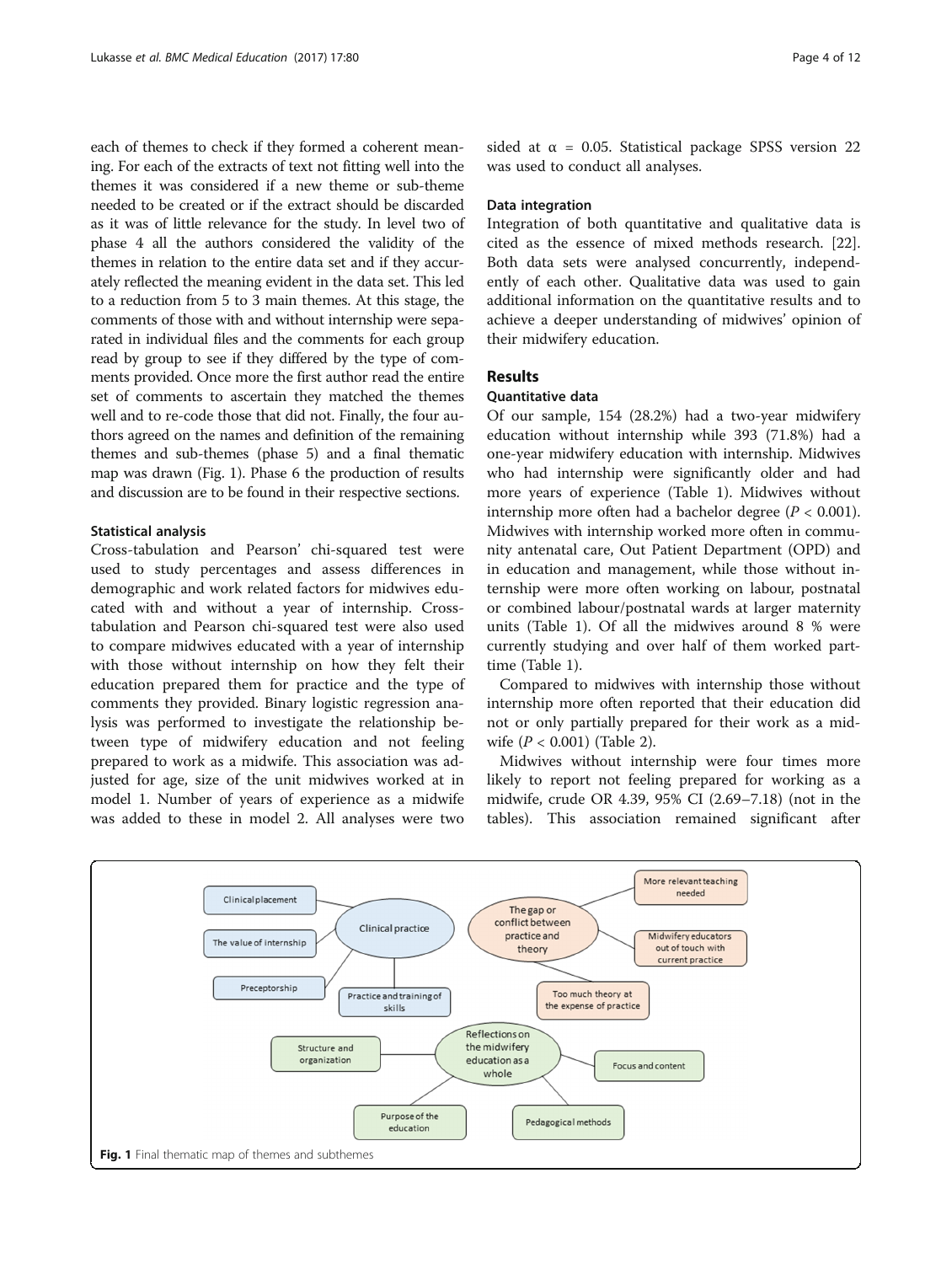<span id="page-4-0"></span>Table 1 Characteristics by type of midwifery education after completed

| nursing education            |       |  |
|------------------------------|-------|--|
| Two year midwifery education | Total |  |

|                                     | One year midwifery education<br>with internship $n = 393$ | Two year midwifery education<br>without internship $n = 154$ | Total<br>$N = 547$ | $X^2$ test |
|-------------------------------------|-----------------------------------------------------------|--------------------------------------------------------------|--------------------|------------|
|                                     | $n\ (\%)$                                                 | n(%)                                                         | n(%)               | P-value    |
| Age                                 |                                                           |                                                              |                    |            |
| $25 - 29$                           | $\circ$                                                   | 12(7.8)                                                      | 12(2.2)            | < 0.001    |
| $30 - 34$                           | $\mathsf{O}\xspace$                                       | 64 (41.6)                                                    | 64 (11.7)          |            |
| $35 - 39$                           | 24(6.1)                                                   | 39 (25.3)                                                    | 63 (11.5)          |            |
| $40 - 49$                           | 105 (26.7)                                                | 35 (22.7)                                                    | 140 (25.6)         |            |
| $50 - 59$                           | 192 (48.9)                                                | 4(2.6)                                                       | 196 (35.8)         |            |
| $\geq 60$                           | 72 (18.3)                                                 | $\circ$                                                      | 72 (13.2)          |            |
| Civil status                        |                                                           |                                                              |                    |            |
| Married/co-habiting                 | 334 (85.0)                                                | 136 (88.3)                                                   | 470 (85.9)         | 0.315      |
| Not married/co-habiting             | 59 (15.0)                                                 | 18(11.7)                                                     | 77 (14.1)          |            |
| Main area of work                   |                                                           |                                                              |                    |            |
| Community A/N care                  | 95 (24.2)                                                 | 12 (7.8)                                                     | 107 (19.6)         | < 0.001    |
| Labour                              | 90 (22.9)                                                 | 55 (35.7)                                                    | 145 (26.5)         |            |
| Out-patients Department             | 34 (8.7)                                                  | 5(3.7)                                                       | 39 (7.1)           |            |
| Postnatal ward                      | 17(4.3)                                                   | 9(5.8)                                                       | 26 (4.8)           |            |
| Combined labour & postnatal         | 99 (25.2)                                                 | 64 (41.6)                                                    | 163 (29.8)         |            |
| Midwifery led unit                  | 14(3.6)                                                   | 5(3.2)                                                       | 19(3.5)            |            |
| Education/Management                | 21(5.3)                                                   | 2(1.3)                                                       | 23 (4.2)           |            |
| Other                               | 23 (5.9)                                                  | 2(1.3)                                                       | 25 (4.6)           |            |
| Years worked as a midwife           |                                                           |                                                              |                    |            |
| $<$ 1 year                          | $\circ$                                                   | 12(7.8)                                                      | 12(2.2)            | < 0.001    |
| 1 to 2 years                        | 1(0.3)                                                    | 21 (13.6)                                                    | 22 (4.0)           |            |
| $\geq$ 2 to 5 years                 | 1(0.3)                                                    | 50 (32.5)                                                    | 51 (9.3)           |            |
| $\geq$ 5 to 10 years                | 20(5.1)                                                   | 67 (43.5)                                                    | 87 (15.9)          |            |
| $\geq$ 10 to 20 years               | 162 (41.2)                                                | 2(1.3)                                                       | 164 (30.0)         |            |
| $\geq$ 20 years                     | 209 (53.2)                                                | $\circ$                                                      | 209 (38.2)         |            |
| Missing                             | 0                                                         | 2(1.3)                                                       | 2(0.4)             |            |
| Highest level of education achieved |                                                           |                                                              |                    |            |
| Bachelor                            | 101 (25.7)                                                | 123 (79.9)                                                   | 224 (41.0)         | < 0.001    |
| Masters                             | 28 (7.1)                                                  | 9(5.8)                                                       | 37 (6.8)           | 0.592      |
| Studying now                        | 26 (6.6)                                                  | 18 (11.7)                                                    | 44 (8.0)           | 0.050      |
| Current job                         |                                                           |                                                              |                    |            |
| Fulltime                            | 185 (47.1)                                                | 62 (40.3)                                                    | 247 (45.2)         | 0.092      |
| Part-time                           | 201 (51.1)                                                | 88 (57.1)                                                    | 289 (52.8)         |            |
| Bank/Pool                           | 3(0.8)                                                    | 4(2.6)                                                       | 7(1.3)             |            |
| Missing                             | 4(1.0)                                                    | $\mathbb O$                                                  | 4(0.7)             |            |
| Number of births at unit            |                                                           |                                                              |                    |            |
| Not applicable                      | 21 (18.3)                                                 | 6(3.9)                                                       | 78 (14.3)          | < 0.001    |
| < 500                               | 57 (14.5)                                                 | 19 (12.3)                                                    | 76 (13.9)          |            |
| 500-1500                            | 74 (18.8)                                                 | 23 (14.9)                                                    | 97 (17.7)          |            |
| $\geq$ 1500-2500                    | 58 (14.8)                                                 | 27 (17.5)                                                    | 85 (15.5)          |            |
| $\geq$ 2500-4000                    | 53 (13.5)                                                 | 32 (20.8)                                                    | 85 (15.5)          |            |
| $\geq 4000$                         | 79 (20.1)                                                 | 46 (29.9)                                                    | 125 (22.9)         |            |
| Missing                             | $\mathbb O$                                               | 1(0.6)                                                       | 1(0.2)             |            |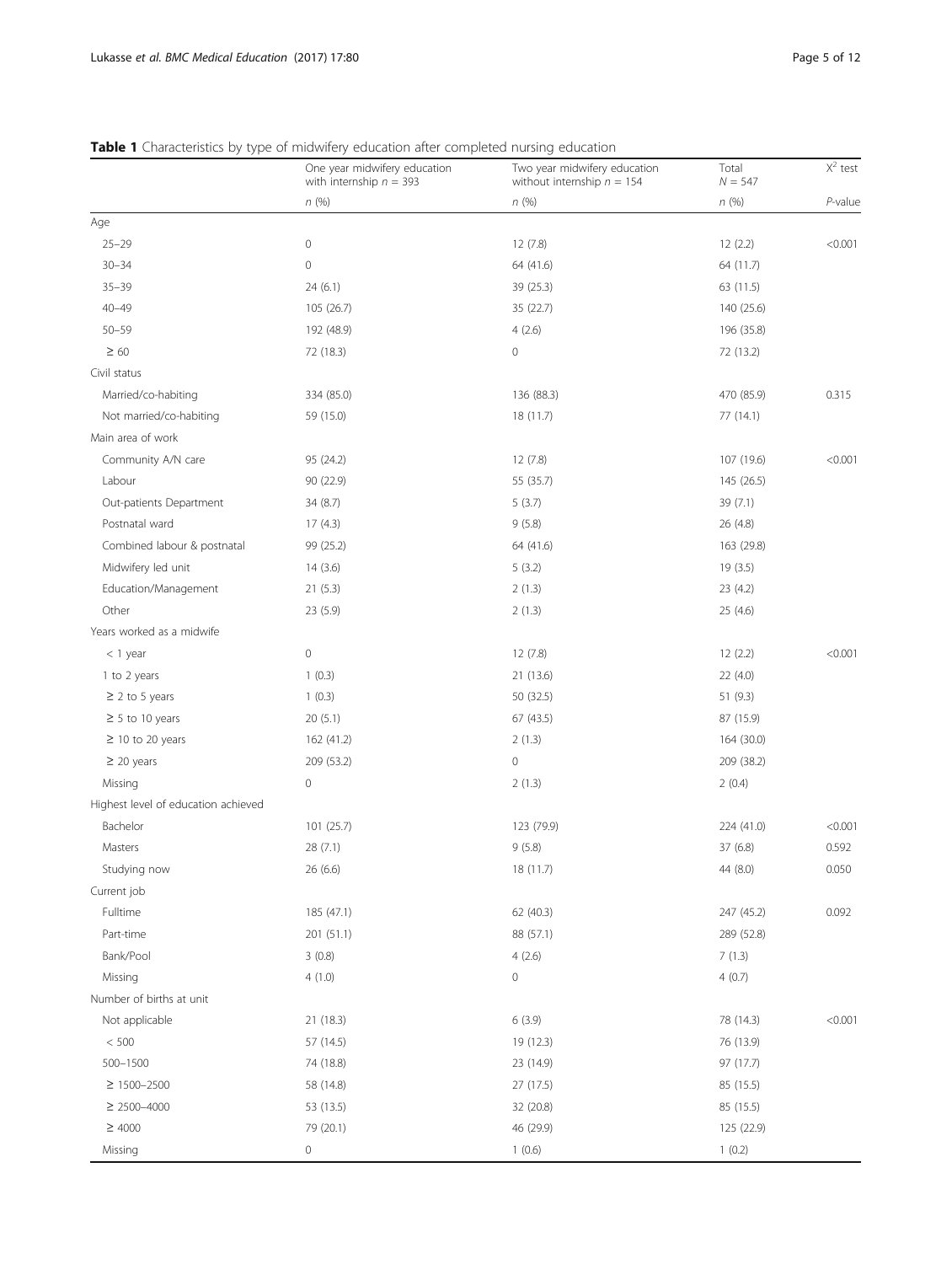<span id="page-5-0"></span>adjusting for age and working at a large maternity unit, AOR 3.84, 95% CI (1.80–8.20) (not in the tables). The association between being educated without internship and not feeling prepared for work disappeared after additionally adjusting for years of experience as a midwife, AOR 3.24 (0.91–11.52) (not in the tables).

Of 393 midwives with internship 155 (39.4%) provided comments on their education and 90 (58.4%) out of 154 midwives without internship. Midwives without internship were significantly ( $P < 0.001$ ) more likely to have negative comments (Table [3](#page-6-0)).

## Qualitative data

Except for a few exceptions, the comments were mostly short and to the point, varying from one to five lines. Data analysis revealed three overarching themes: 1) Clinical practice, 2) The gap or conflict between practice and theory, and 3) reflections on the midwifery education as a whole. Midwives educated with internship more often commented on the importance of clinical practice while midwives without internship had more comments on the gap between theory and practice and the midwifery education as a whole. The themes are presented in Table [4,](#page-7-0) with sub-themes and supporting comments, and are described below.

## Theme 1. Clinical practice

Midwives with and without internship alike emphasized that midwifery is a practical profession and learning core midwifery clinical skills is paramount to midwifery education.

We identified four sub-themes.

#### Practice and training of skills

Many midwives expressed the need for more clinical practice and more simulation training of basic midwifery skills and obstetrics emergencies. In particular, midwives with internship conveyed their appreciation of having had lots of clinical practice. For example, participant # 63 "Good with lots of practice!" While midwives without internship more often commented that they had wanted more clinical practice. As participant # 127 commented "Too little practice. The transition to starting work at the labour ward was too big".

## Clinical placement

Most midwives seemed to be of the opinion that having varied clinical placements was advantageous. The type of placement influences future midwifery attitudes. As participant # 339 wrote "…had clinical placements at all levels of birthing units, inclusive midwifery-led unit, which was very important for my own attitude towards normal birth." Many midwives, in particular those with internship, expressed the lack of or too little clinical placement in community antenatal care and reproductive health care. As for example participant #376 "No preparation with practice to become a community midwife."

#### The value of internship

Fifty-four of the midwives educated with internship commented on the value of internship. Only four of these were negative about their internship. For all four of them lack of mentorship was an issue. As participant #68 wrote "Lacked mentorship during my internship. Difficult situations had to be handled alone several times. Unsafe." All the other midwives expressed strong appreciation for their internship and stated how it gave them sorely needed experience and made them feel confident. Participant #75 wrote, "Am of the opinion that the year of internship gave me confidence to tackle the challenges I meet." A few midwives educated without internship explicitly wrote about the benefits of internship. Participant #377 wrote "Sadly too little practice – would have benefited from having internship…".

## Preceptorship

Midwives with and without internship alike expressed the pivotal role preceptorship in clinical practice plays in creating a good learning environment and promoting learning. Those who had experienced good or satisfactory supervision mentioned this in very few words. As

#### Table 2 Evaluation of midwifery education, comparing types of education\*

|                                                                            | One year midwifery education<br>with internship $n = 393$ | Two year midwifery education<br>without internship $n = 154$ | Total<br>$N = 547$ |
|----------------------------------------------------------------------------|-----------------------------------------------------------|--------------------------------------------------------------|--------------------|
| How did the midwifery education prepare<br>you for your work as a midwife? | n(%)                                                      | n(%)                                                         | n(%)               |
| Very well                                                                  | 168 (42.7)                                                | 25(16.2)                                                     | 189 (35.3)         |
| Well                                                                       | 190 (48.3)                                                | 82 (53.2)                                                    | 269 (49.8)         |
| Partially                                                                  | 35(8.9)                                                   | 44 (28.6)                                                    | 79 (14.5)          |
| Not at all                                                                 | $\Omega$                                                  | 2(1.3)                                                       | 2(0.4)             |
| Missing                                                                    |                                                           | 1(0.6)                                                       | 1(0.2)             |

 $*P < 0.001$  chi-squared test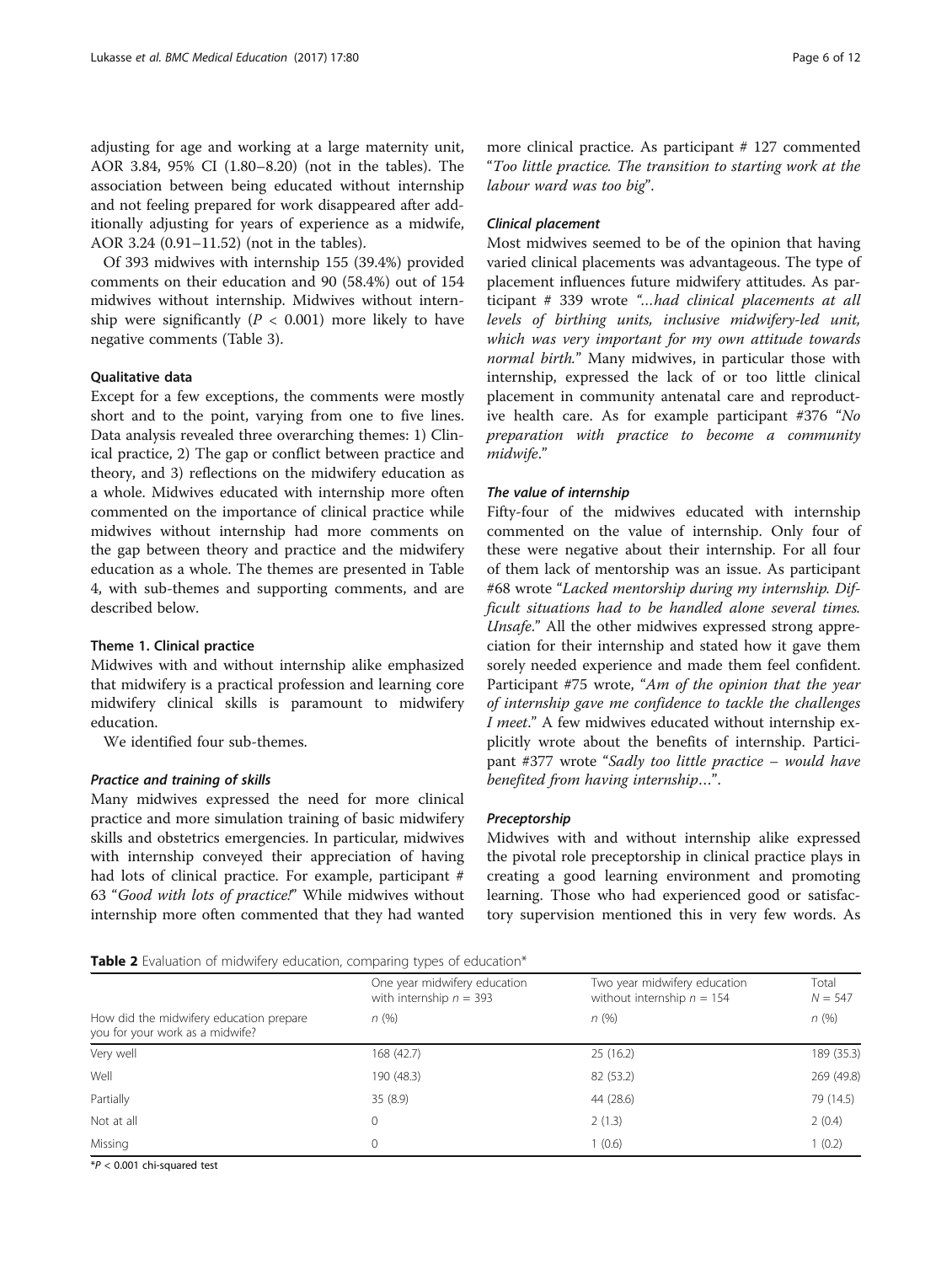|                                                | One year midwifery education<br>with internship $n = 393$ | Two year midwifery education<br>without internship $n = 154$ | Total<br>$N = 547$ |  |
|------------------------------------------------|-----------------------------------------------------------|--------------------------------------------------------------|--------------------|--|
|                                                | $n = (% )$                                                | $n = (% )$                                                   | $n = (% )$         |  |
| Negative comments                              | 55 (14.0)                                                 | 58 (37.7)                                                    | 113 (20.7)         |  |
| Positive comments                              | 61(15.5)                                                  | 10(6.5)                                                      | 71 (13.0)          |  |
| Both negative and positive or neutral comments | 39(9.9)                                                   | 22(14.3)                                                     | 61(11.2)           |  |
| No or irrelevant comments                      | 238 (60.6)                                                | 64 (41.6)                                                    | 302 (55.2)         |  |

#### <span id="page-6-0"></span>Table 3 Comments on midwifery education, comparing types of education\*

 $*P < 0.001$  chi-squared test

participant #298 wrote "Had good, direct preceptors". However, there were many negative comments, describing unkind treatment of students, poor quality of supervision, lack of continuity and too little follow-up by midwifery educators from college. As illustrated by participant #99's comment, "Some places did not treat their students in a respectful way – difficult to keep ones confidence and feel safe performing tasks."

Theme 2. The gap or conflict between theory and practice.

Both midwives educated with and without internship commented the gap or conflict they experienced between what is taught and prioritized in midwifery education and what is practiced and valued in clinical practice. We categorized these comments in three sub-themes.

#### Too much theory at the expense of clinical practice

Midwives without internship expressed concern that in their education; too much time was spent on theory and research at the expense of gaining practical experience. As exemplified by participant #119 "Felt that lots of scientific theory took "the space" from practical experience something clinical supervisors also pointed out". Midwives with internship did not express this concern about their own education but about the education without internship. For example participant #36 commented "Experience that today's students have too much focus on research and that the education is losing "clinical acumen"/volume of deliveries."

#### More relevant teaching needed

Midwives frequently mentioned that teaching in college focused on normal childbirth while in practice they met pathology. For example, participant #84 wrote "Good with large focus on normality! But not a satisfactory preparation for practice in a large maternity unit with a lot of pathology…" Time in teaching was spent on topics which in practice seemed of little use or relevance. As commented by participant #137 "…more teaching on CTG and less weight on research and theory for which I have had little use in "the real midwife's life"." According to the midwives, teaching did not meet the challenges midwives experience in every day practice.

#### Midwifery educators out of touch with current practice

Many midwives were negative about midwifery educators who had not been in clinical practice for many years and who were not up to date with current clinical practice. Both those with and without internship alike mentioned this explicitly and implied this when commenting on bad quality teaching by midwifery educators as opposed to good teaching by visiting lecturers from clinical practice. Teaching which was out of date caused either a gap or conflict between teaching and practice. For example participant #149 "Taught by midwives without clinical experience or long time ago since clinical practice. A lot of out of date teaching. Most of the learning had to be fixed in practice – almost only there."

Theme 3. Reflections on the midwifery education as a whole.

Midwives made comments on their own education and others'. This theme showed a great variety and conflicting opinions on the midwifery education. We identified 4 sub-themes.

#### Structure and organization

Midwives were positive about the structure of modules, i.e. weeks of theory followed by weeks of practice. For example participant # 38 "Good with periods of theory and then to be in practice for several weeks at the same place." Midwives educated with internship were critical of the degree system while midwives without internship were of the opinion they should have had a master degree. For example participant #36 without internship wrote "… and I feel that all these "degrees" bachelor/master etc. are unnecessary." Compared to participant #161 without internship who commented "Missed that the midwifery education was/is not a master." Some midwives were negative about having to become a nurse first, while others commented that it was helpful being a nurse first (Table [4\)](#page-7-0). Midwives' opinions were divided about written assignments during clinical placement. For example participant #334 wrote "…too much selfstudy/written assignments during practice periods. At times this gave 70-80 hours of work a week". Compared to participant #42 "practice and written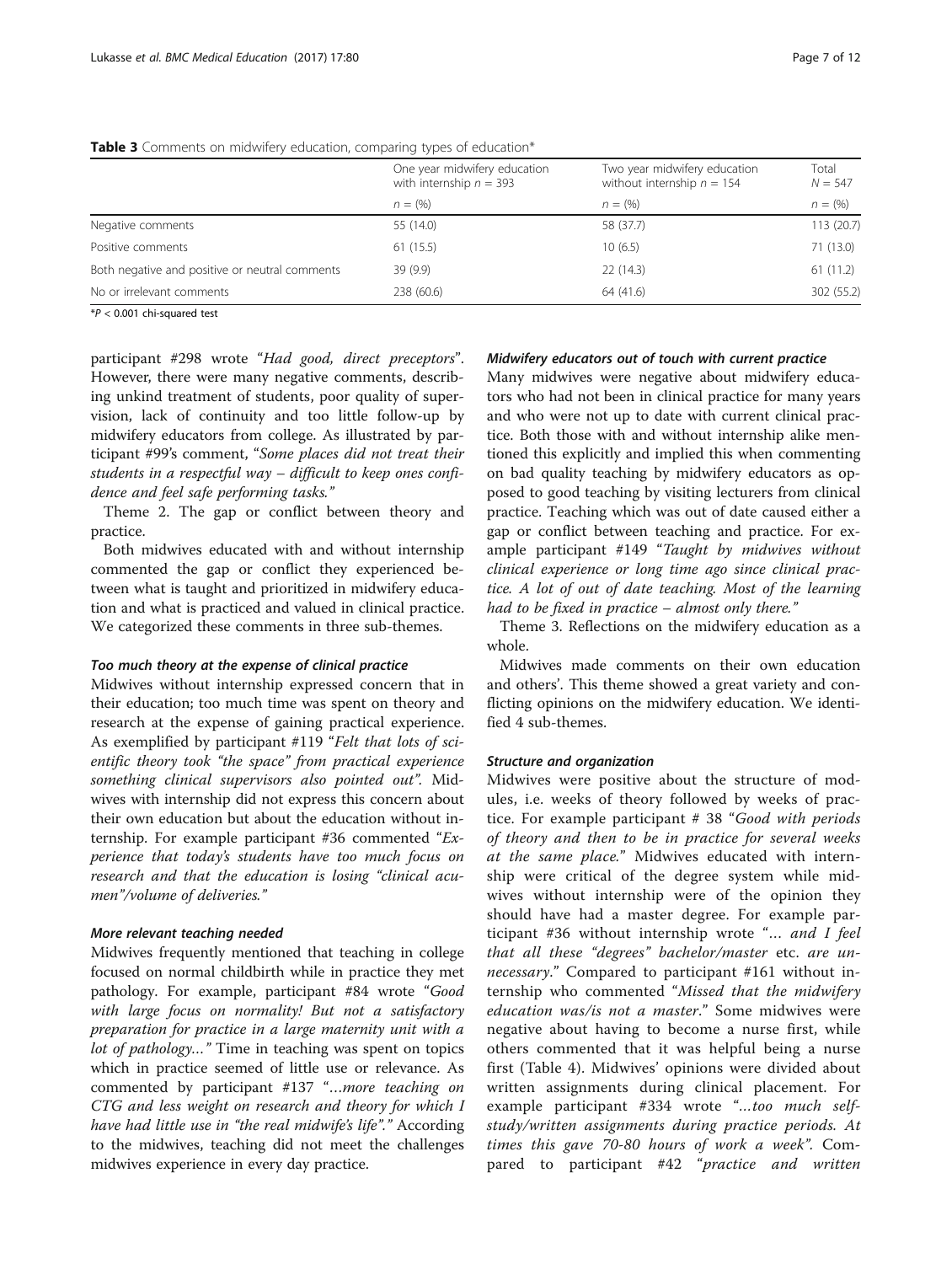<span id="page-7-0"></span>

| <b>Table 4</b> Themes, sub-themes and supporting comments from midwives ( $I =$ midwives educated with internship, $N =$ midwives |  |  |
|-----------------------------------------------------------------------------------------------------------------------------------|--|--|
| educated without internship)                                                                                                      |  |  |

| Themes                                                                          | Sub-themes                                                | Supporting comments                                                                                                                                                                                                                                                                                                                 |
|---------------------------------------------------------------------------------|-----------------------------------------------------------|-------------------------------------------------------------------------------------------------------------------------------------------------------------------------------------------------------------------------------------------------------------------------------------------------------------------------------------|
| Clinical practice                                                               | Practice and training of skills                           | "Missed more simulation training using a model or 3-D computer program for<br>suturing, delivering, supporting the perineum, emergencies" #133 (I)                                                                                                                                                                                  |
|                                                                                 |                                                           | "wanted more simulation training on emergencies" #26 (N)                                                                                                                                                                                                                                                                            |
|                                                                                 | Clinical placement                                        | "Good with practice at a midwifery-led unit, a smaller and large unit. Sad for<br>midwifery students who risk being at one hospital for all their practice" #19 (I)                                                                                                                                                                 |
|                                                                                 |                                                           | "Reflecting now I think the school should have made a clinical placement at a<br>large hospital with more pathology compulsory." #122 (N)                                                                                                                                                                                           |
|                                                                                 | The value of internship                                   | "It was fantastic the internship. Feel that today's newly qualified midwives are<br>not prepared and fearful to start working after 2 years at school" #56 (I)                                                                                                                                                                      |
|                                                                                 |                                                           | "would have liked to have had internship - safe, gradual transition" #20 (N)                                                                                                                                                                                                                                                        |
|                                                                                 | Preceptorship                                             | "the level of theoretical knowledge varied too much among contact-midwives<br>(preceptors)" #6 (I)                                                                                                                                                                                                                                  |
|                                                                                 |                                                           | "Better follow-up of students who have experienced tough situations Better<br>supervision from teachers from school in practice" #465 (N)                                                                                                                                                                                           |
| The gap or conflict between Too much theory at the<br>practice and theory       | expense of practice                                       | "There should be more practice and less focus on theory and written assignments.<br>Ours is a practical profession, and I think it now drowns in theory" #36 (I)                                                                                                                                                                    |
|                                                                                 |                                                           | "Lots of research, this at the expense of other things that were more important." #15 (N)                                                                                                                                                                                                                                           |
|                                                                                 | More relevant teaching                                    | "Focus was on normal childbirth. Poorly prepared for technology, complications and<br>emergency situations" #353 (N)                                                                                                                                                                                                                |
|                                                                                 |                                                           | "Very much focus on psycho-social relations in the education. This is important but when<br>you work as a midwife in a high-tech birth clinic you need concrete knowledge." #64 (I)                                                                                                                                                 |
|                                                                                 | Midwifery educators out of<br>touch with current practice | "less good, teachers who were removed from practice, they knew too little about everything<br>that happens in a labour room" #8 (I)                                                                                                                                                                                                 |
|                                                                                 |                                                           | "Missed having educators/teachers at the school who kept themselves up to date by<br>working in a maternity unit" #20 (N)                                                                                                                                                                                                           |
| Reflections on the midwifery Structure and organization<br>education as a whole |                                                           | "Have by now met many newly qualified Danish midwives. They radiate real professional<br>confidence which is so unusual among our newly qualified colleagues. Have real faith in<br>direct entry midwifery, where there is time and space for midwifery professionalism building<br>identity" # 416 (I) "Want direct entry" #24 (N) |
|                                                                                 |                                                           | "I think it is a real strength to have nursing as a base. See this in particular when we now<br>have Danish temporary staff who lack this. They lack something, much they are unable to<br>do because they lack nursing" # 598 (I)                                                                                                  |
|                                                                                 | Purpose of the education                                  | "education helped to establish the basis for my view on childbirth which in its origin is a<br>normal process which women have mastered for 10.000 years. Without this basis I could<br>have ended up as an obstetric nurse (also because I had to become a nurse first)" #24 (N)                                                   |
|                                                                                 |                                                           | "Research is good but of those who complete midwifery are there few who become<br>researchers" # 15 (N)                                                                                                                                                                                                                             |
|                                                                                 |                                                           | "We were educated to be independently thinking midwives " # 39 (I)                                                                                                                                                                                                                                                                  |
|                                                                                 | Pedagogical methods                                       | "felt the education was self-study" #475 (N)                                                                                                                                                                                                                                                                                        |
|                                                                                 |                                                           | "Fantastic wonderful study with inspiring teachers and lecturers" #62 (I)                                                                                                                                                                                                                                                           |
|                                                                                 |                                                           | "the education was very good, up to date on midwifery, new articles and literature" #24 (N)                                                                                                                                                                                                                                         |
|                                                                                 | Focus and content                                         | "Missed proper focus on the midwife's role and responsibility in normal labour, how a<br>midwife can promote natural birth in collaboration with a childbearing woman." #73 (I)                                                                                                                                                     |
|                                                                                 |                                                           | "Too much focus on analyses + writing of good articles, too little teaching in practical<br>midwifery" #61 (N)                                                                                                                                                                                                                      |

assignments together, that was good". It is important that the theoretical tasks given during clinical practice are relevant to the particular placement. As participant #31 commented "Theoretical part and there it was placed in practice did not mach. One learns better if one experiences what one should learn in theory."

## The purpose of midwifery education

The midwifery education is expected to qualify midwives who are confident, competent in clinical practice, can be independent and who have a clear midwifery identity. For example participant #318 "Felt that we so long ago received a great midwifery identity and were interested in alternative births." Midwifery identity included focus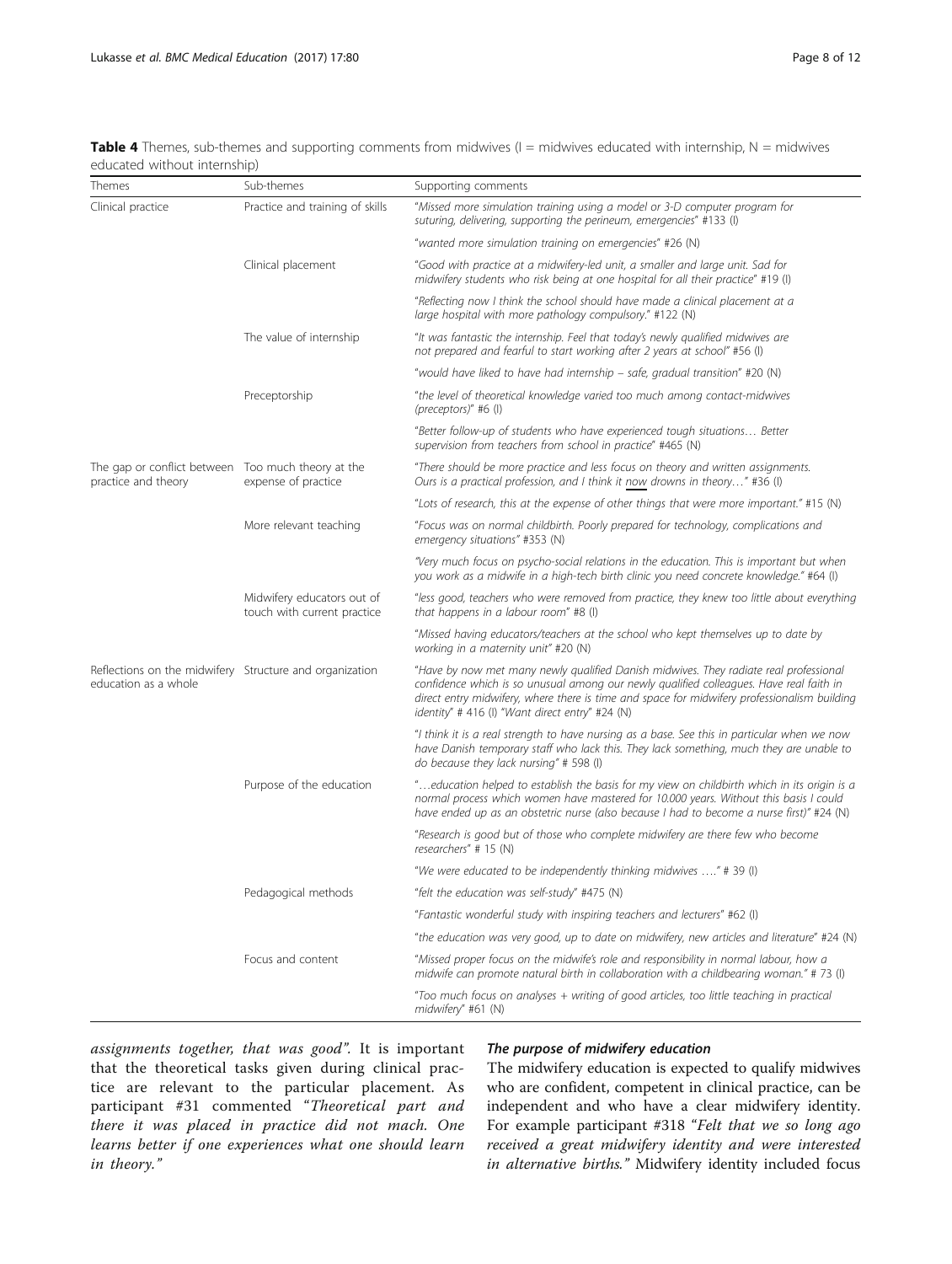on and promotion of normal birth. Participant #17 wrote "Good with focus on normal birth …need that ballast to work for midwifery". Being able to find evidence for practice after being qualified was considered a positive effect of the newer education. However, several midwives both with and without internship pointed out that most midwives once qualified will not become researchers.

## Pedagogical methods

Midwives educated without internship had twice as many comments about pedagogical methods than midwives educated with internship. Midwives appreciated lecturers from clinical practice and wanted more inspiring lecturers. Midwives were positive about up to date literature and content; and negative when this was not the case. Both midwives with and without internship were negative about the amount of self-study in the midwifery education. Participant # 324 wrote "Too much self-study and Problem Based Learning in the theoretical part in my opinion." Independent of type of education did midwives mention too many written assignments as well as wanting less group work, more cases, more brainstorming and most of all more practice on phantoms, i.e. simulation training also in college.

#### Content and focus

Midwives with and without internship wrote down topics on which they would have wanted more teaching on in college. Topics mentioned most often were antenatal care, pain management in labour, postpartum care, breastfeeding, reproductive health, and observation of the newborn. Furthermore, midwives wanted to learn how to teach women coping strategies, coaching and motivational interviewing. Independent of type of education did midwives mention that they missed focus on midwifery itself, the midwife's role and responsibility. Participant #101 wrote "The basis year could have been even more related to fundamental midwifery". Midwives with one-year education with internship wished they had learned about evidence based practice. Participant #69 "At the time I did not miss it, but now I miss having had an introduction to evidence based practice and method."

## Discussion

A third of the midwives educated after 2004 did "not" or "only partially" feel prepared to work as a midwife. The primary reason for not feeling prepared for practice according to the qualitative results is insufficient clinical practice. The midwifery education in Norway has a 50/50 ratio of practice and theory and requires students to have "performed" 50 spontaneous vaginal births, 10 more than required by the EU directives [[23](#page-10-0)]. It seems the workforce in Norway expects newly qualified midwives to be just as competent and confident as previously newly authorised

midwives were, i.e. those who had completed a year of internship. However, the year of internship was not part of the midwifery education. The year of internship was in fact a compulsory transition program, required by the Department of Health before authorisation. The extensive body of research on graduate nurse transition programs shows that these programs emerged to facilitate and support the development and integration of new graduates [[24](#page-10-0), [25\]](#page-10-0). Common elements of these transition programs are formal or informal preceptorship, mentorship and supernumerary time [\[24, 25](#page-10-0)]. In our study, most midwives who had an internship described this as a positive learning experience that gave them skills and confidence. They describe their status as protected, safe and mentored. This is in sharp contrast to the study by Hamre which reported that most intern midwives almost immediately became part of the ordinary staff without preceptorship and little assistance unless they specifically asked for it [\[9](#page-10-0)]. The question remains if the expectations of knowledge, skills and confidence, by the workforce and newly qualified midwives themselves, are realistic. The literature suggests that the transition from student to graduate unavoidably is a challenge [[15](#page-10-0), [17, 19](#page-10-0), [20,](#page-10-0) [26](#page-11-0)]. That the most important requirement for a midwife at registration is to practice safely [\[27\]](#page-11-0). Furthermore, newly qualified midwives' new level of responsibility stimulates an awareness of the importance of continuous professional education (CPE) [[19](#page-10-0), [26](#page-11-0), [27](#page-11-0)]. While a compulsory year of internship is unlikely to be implemented again, appropriate supportive programs for newly qualified midwives with a named preceptor should be explored.

Our participants pointed out that relevant clinical placements, ample of practice time and good preceptors were pivotal to learning midwifery competencies and gaining a midwifery identity. There is extensive evidence supporting the importance of good preceptorship in midwifery [[28](#page-11-0)–[30](#page-11-0)].

The second reason for midwives not feeling prepared for practice, suggested by the qualitative data, is the gap or even conflict between what is taught at the midwifery program and what is practiced in the clinical environment. The comments from the midwives are supported by the literature, which shows that midwifery education teaches "women-centred care", "believing in a woman's ability to give birth", "birth as a natural process" and "birth as a whole process" [[26, 31\]](#page-11-0). These philosophical stances and approaches are in contrast to the medical model of care found in most institutions where midwives work [\[26](#page-11-0), [31\]](#page-11-0). The transition of midwifery students to graduate midwives involves therefore how to deal with the chasm in belief systems and to develop their own unique professional midwifery identity negotiating environmental and organisational constraints [[26, 31\]](#page-11-0).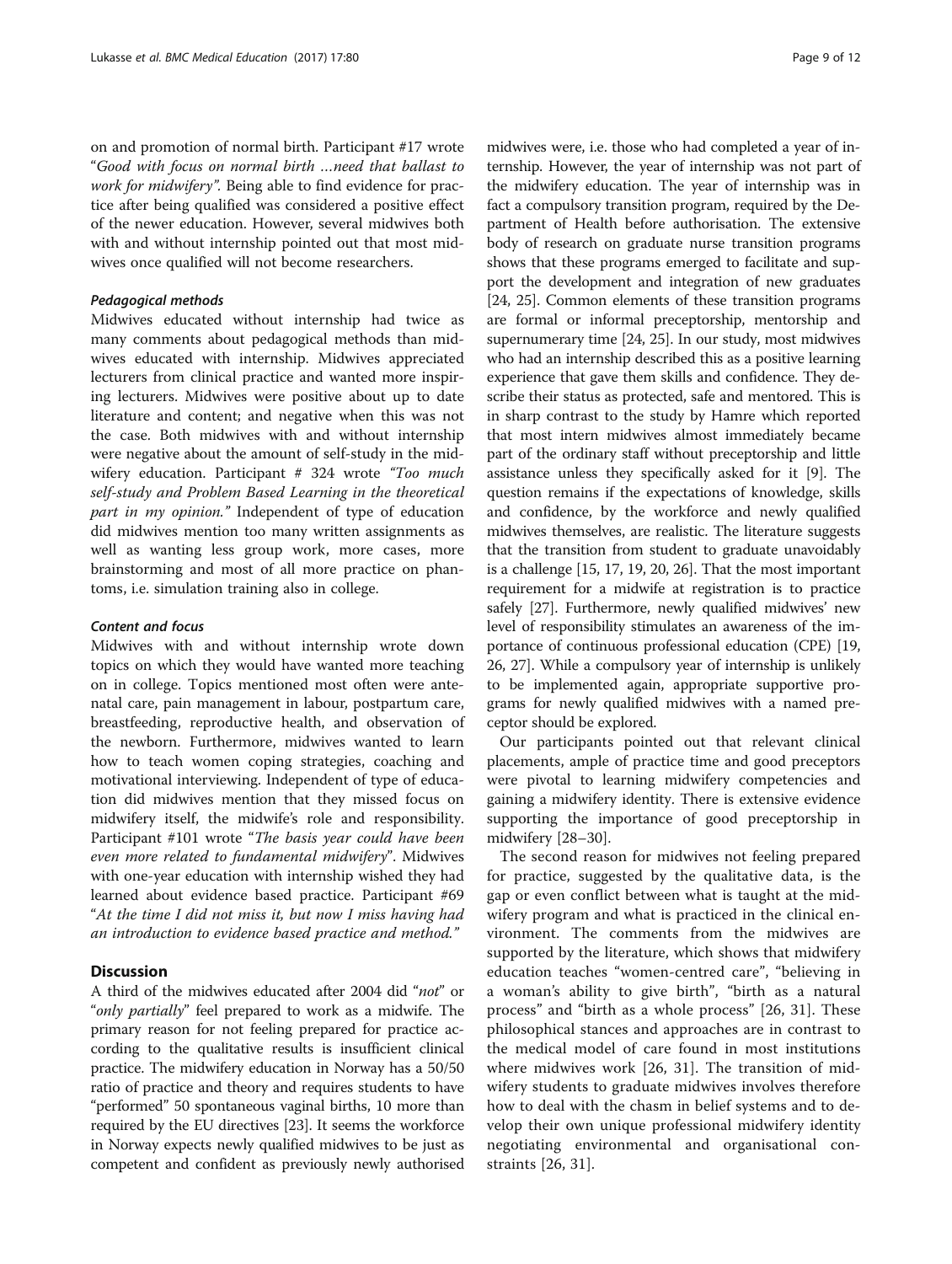The reform in the midwifery education in Norway in 2005 added a stronger focus on academic content to the program. The academisation has continued as more midwifery educations in Norway either have become or are seeking to become master courses. The new courses aim at better equipping midwives to access and critically analyse relevant research in order to meet the demands of modern maternity care, to practice evidence based, to influence the care of women on an equal footing with other health professionals and to develop the midwifery profession [[4,](#page-10-0) [32\]](#page-11-0). Many respondents were critical to the focus on research and written assignments in the midwifery education. This raises the question if the midwifery educations in Norway have failed to make obvious the relevance and need for research in midwifery. Our findings are similar to a Swedish study which asked students, midwives and obstetricians how well the midwifery education prepared for clinical practice [[18\]](#page-10-0).

The participants in our study were negative about the midwifery educators who were not up to date with current clinical practice. In Europe, and Norway, evidence suggests that nursing and midwifery educators are increasingly required to be in the possession of a doctoral degree for appointment as a lecturer [\[4](#page-10-0), [33\]](#page-11-0). Once in education, midwifery educators are expected to meet higher education institutions' expectations as researchers and develop pedagogical expertise [\[34](#page-11-0)]. Thus, midwifery educators are stimulated to become academic scholars while practical skill instruction appears to be less valued [[33\]](#page-11-0). In contrast to the ICM recommended standards, midwifery educators in Norway are not obliged to maintain competence in midwifery clinical practice once they have been appointed at an educational institution [[35\]](#page-11-0). It seems that becoming a lecturer inevitable leads to midwifery educators becoming more distant to clinical practice [\[34](#page-11-0)]. It seems reasonable to consider that these midwifery educators make valuable contributions to theoretical teaching and midwifery research and that preceptors, who are mostly in clinical practice and guest lecturers can ensure adequate teaching of clinical skills and current clinical practice [[29\]](#page-11-0).

Midwives had strong but conflicting opinions about the organisation, structure and purpose of the midwifery program. The long-standing debate among midwives in Norway about the pros and cons of direct-entry midwifery education was reflected in the responses of the participants. Direct-entry midwifery education is currently not an option in Norway and local and national political interests are not in favour of this option. However, the results of our study show that the current educational system, of post nursing midwifery education produces midwives who do not feel competent to manage midwifery complications and emergencies. One can argue that 3 years of nursing education contributes minimally to the required skills and competencies a newly qualified midwife needs. While one can imagine that a 5-year direct entry education could produce confident and competent midwives at the time of qualification, with a clear midwifery identity.

#### Strengths and limitations

A strength of our study is the mixed methods design. While the quantitative data clearly showed significant difference in the opinion on the midwifery education between those with and without internship, the qualitative data gave insight and a deeper understanding into why these opinions differed [\[22](#page-10-0)]. The answers to the openended question were short and as such could not provide the level of rich data that individual or focus group interviews could have provided. Our method did not allow follow-up questions on expressed opinions. However, the answers were generally clear and concise, packed with meaning with few examples or illustrations. Complete anonymity may have made the participants more free to be honest in their comments. Many comments supporting the same themes was a strength. We choose thematic analysis because it is a relatively straightforward form of qualitative analysis as it is suitable for our data and does not required the same detailed theoretical and technical knowledge as other more advance methods of qualitative analysis [[21\]](#page-10-0). To establish rigour and trustworthiness of the qualitative dataanalysis all of the authors were closely involved in the analysis and we present and document a detailed record of the analytic process in the Additional files.

A limitation of our study is recall bias. In particular, the midwives educated with internship may have forgotten the negative things about the education and internship or the feeling of being a newly qualified and unexperienced midwife. It is difficult to assess how the response rate of 41%, a clear limitation of our study may affect the results. There is no single register of active midwives in Norway. All midwives who receive their authorization to work as a midwife are registered at the Norwegian Directorate of Health. However, they have no information if those registered practice midwifery. It is therefore not possible to compare our sample to all active midwives in Norway and evaluate how representative our sample is. Nevertheless, our sample of nearly 600 midwives includes a large proportion of the active midwives in Norway and the findings are thus likely to be representative of midwives educated in Norway.

## Conclusion and implications for practice

Midwives, both those educated with internship and those without were critical of the increased academic focus in the midwifery education. In particular, midwives educated after the 2005 reform would have like more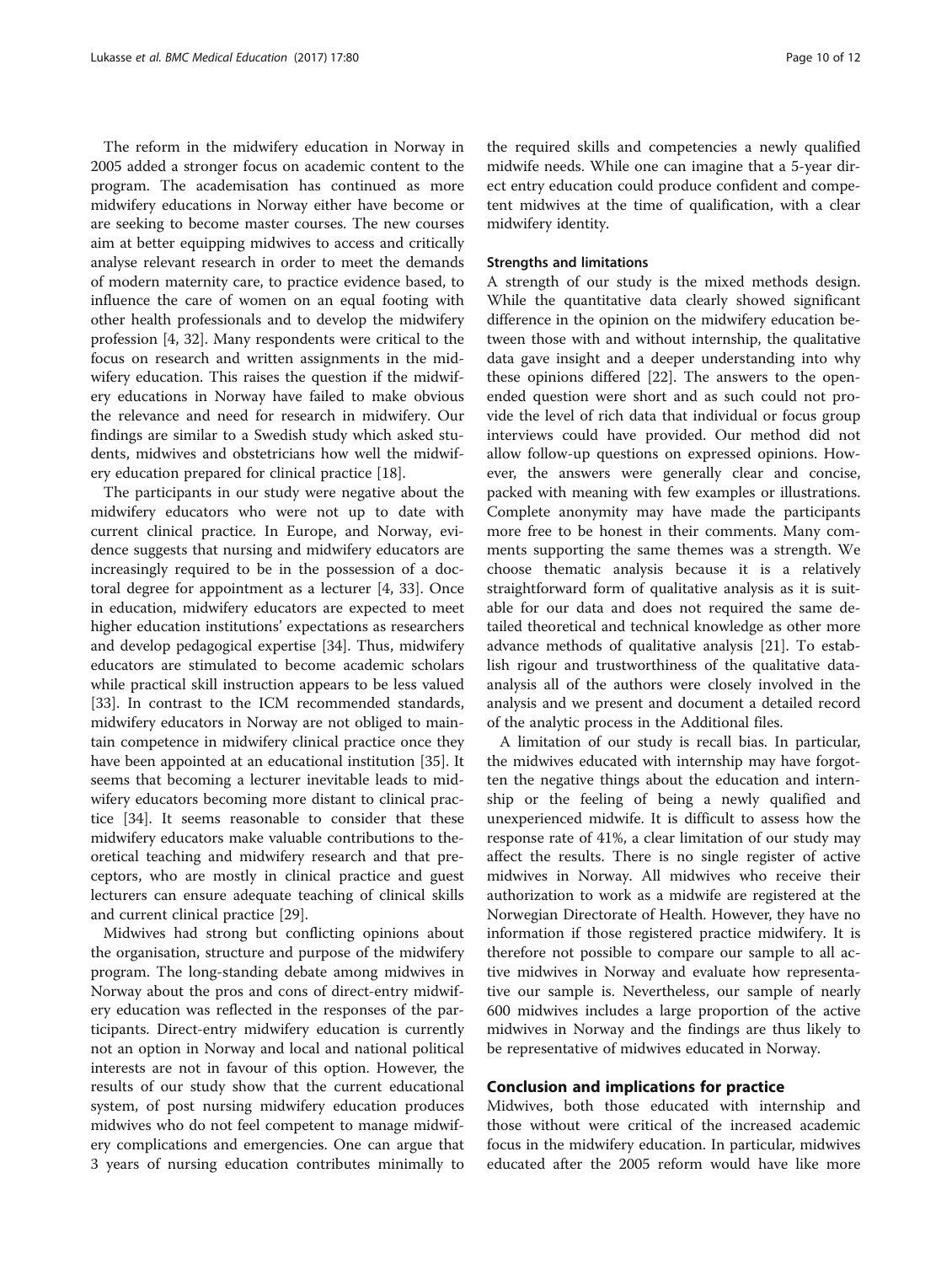<span id="page-10-0"></span>time for clinical practice and simulation training of core midwifery clinical skills. Midwifery educations need to explore ways to achieve a good balance between practice and theory. Increased digital learning, using short videos to demonstrate clinical skills, a more extensive use of simulation training and increased availability of simulation laboratories may be some of the ways of doing so. Midwifery educations may have to find ways to integrate the research component better into the midwifery program, making it relevant to midwifery. This suggests that research methodology courses together with students without a healthcare background may not be optimal. Using midwifery examples of research while teaching methodology could prove an effective way of integrating research better into the midwifery education. Our study further suggests that midwifery leaders in the workplace need to explore ways in which newly qualified midwives can be assisted in their transition from students. Practice in other countries and research from related professions suggests that formal mentorship can be an effective and inexpensive way of going so [24].

## Additional file

[Additional file 1:](dx.doi.org/10.1186/s12909-017-0917-0) Initial thematic map with themes and subthemes (TIFF 162 kb)

#### Abbreviations

AOR: Adjusted Odds Ratio; CI: Confidence Interval; CPE: Continuous Professional Education; Dnj: Den norske jordmorforening; NSF: Norsk Sykepleier Forbund; OPD: Out-patients department; OR: Odds Ratio

#### Acknowledgments

We want to thank all the midwives who took the time to fill out the survey and share their thoughts in the open-ended questions.

#### Funding

This study received funding from the Norwegian Nurses Organisation (NSF). The funding body played no role in the study design, data collection (besides providing names and addresses) analysis, interpreting of the results and writing of the manuscript.

#### Availability of data and materials

The quantitative and quantitative dataset analysed during the current study are available from the corresponding author on reasonable request.

#### Authors' contribution

ML conceived the idea and design of the study. ML analysed and wrote the manuscript. AML, AMF, LH contributed to the analyses of the qualitative data. AML, AMF, LH contributed to the interpretation of the data and the content of the manuscript. All authors gave their final approval to the version submitted.

#### Competing interests

The authors declare that they have no competing interests.

#### Consent for publication

Not applicable.

#### Ethical approval and consent to participate

The study was submitted to the Medical and Health Research Ethics board of Southern Norway, who deemed their approval not required and the study not within their scope. The Norwegian Data Inspectorate approved the

study. Participants were informed that we considered the return of a completed questionnaire to be their consent.

#### Publisher's Note

Springer Nature remains neutral with regard to jurisdictional claims in published maps and institutional affiliations.

#### Received: 22 September 2016 Accepted: 26 April 2017 Published online: 03 May 2017

#### References

- 1. Bharj KK, Luyben A, Avery MD, Johnson PG, O'Connell R, Barger MK, Bick D. An agenda for midwifery education: advancing the state of the world's midwifery. Midwifery. 2016;33:3–6.
- 2. O'Connell R, Bradshaw C. Midwifery education in Ireland–the quest for modernity. Midwifery. 2016;33:34–6.
- 3. Fullerton JT, Thompson JB, Severino R. The International Confederation of Midwives Essential Competencies for basic midwifery practice. An update study: 2009-2010. Midwifery. 2011;27(4):399–408.
- 4. Hermansson E, Martensson LB. The evolution of midwifery education at the master's level: a study of Swedish midwifery education programmes after the implementation of the Bologna process. Nurse Educ Today. 2013;33(8):866–72.
- 5. Gilkison A, Pairman S, McAra-Couper J, Kensington M, James L. Midwifery education in New Zealand: education, practice and autonomy. Midwifery 2016, 33:31-33.
- 6. Lukasse M, Pajalic Z. Norwegian midwives' perceptions of empowerment. Sex Reprod Healthc. 2016;7:58–64.
- 7. Wisborg Blix A. Fødekvinnene vil ha medbestemmelse! Tidskrift for Jordmødre 2008, 114(6):55–58.
- 8. Hagtvedt ML. Jordmorutdanning den første formelle udanningen for kvinner i Norge. Tidsskrift for Jordmødre. 2008;114(6):36–40.
- 9. Hamre B. Learning by doing. Sykepleien. 2003;91(4):39–43.
- 10. Rammeplan med forskrift for jordmorutdanning (National curriculum and regulation for midwifery education). vol. [https://www.regjeringen.no/](https://www.regjeringen.no/globalassets/upload/kilde/kd/pla/2006/0002/ddd/pdfv/269373-rammeplan_for_jordmorutdanning_05.pdf) [globalassets/upload/kilde/kd/pla/2006/0002/ddd/pdfv/269373-rammeplan\\_](https://www.regjeringen.no/globalassets/upload/kilde/kd/pla/2006/0002/ddd/pdfv/269373-rammeplan_for_jordmorutdanning_05.pdf) [for\\_jordmorutdanning\\_05.pdf.](https://www.regjeringen.no/globalassets/upload/kilde/kd/pla/2006/0002/ddd/pdfv/269373-rammeplan_for_jordmorutdanning_05.pdf) Oslo. 2005. Accessed 22 Sept 2016.
- 11. Helsedirektoratet Forslag til forskrift om praktisk tjeneste (turnustjeneste) for å få autorisasjon som fysioterapeut. Edited by 8 p; 2008. [http://www3.](http://www3.bergen.kommune.no/BKSAK_filer/bksak%5C0%5CVEDLEGG%5C2008185025-2353818.pdf) [bergen.kommune.no/BKSAK\\_filer/bksak%5C0%5CVEDLEGG%5C2008185025-](http://www3.bergen.kommune.no/BKSAK_filer/bksak%5C0%5CVEDLEGG%5C2008185025-2353818.pdf) [2353818.pdf](http://www3.bergen.kommune.no/BKSAK_filer/bksak%5C0%5CVEDLEGG%5C2008185025-2353818.pdf).
- 12. Brunstad A, Hjalmhult E. Midwifery students learning experiences in labor wards: a grounded theory. Nurse Educ Today. 2014;34(12):1474–9.
- 13. Davies R. The Bologna process: the quiet revolution in nursing higher education. Nurse Educ Today. 2008;28(8):935–42.
- 14. Hagtvedt ML. Et reelt kompetanseløft. Tidskrift for Jordmødre. 2008;114(2):19–20.
- 15. Hagtvedt ML, Schauer ET. Nyutdannede jordmødres vurdering av utdanning, klinisk kompetanse og arbeidsforhold. Nordisk Tidsskrift for Helseforskning. 2014;10(2):139–50.
- 16. Brunstad A. Studentenes synspunkt på 2-årig studieprogram. Jordmora. 2009;7(2):8–12.
- 17. Hughes AJ, Fraser DM. 'SINK or SWIM': the experience of newly qualified midwives in England. Midwifery. 2011;27(3):382–6.
- 18. Schytt E, Waldenstrom U. How well does midwifery education prepare for clinical practice? Exploring the views of Swedish students, midwives and obstetricians. Midwifery. 2013;29(2):102–9.
- 19. Van der Putten D. The lived experience of newly qualified midwives: a qualitative study. British J Midwifery. 2008;16(6):348–58.
- 20. Brunstad A. Hvordan er det å være nyutdannet jordmor på fødeavdeling? Jordmora. 2013;3:26–34.
- 21. Braun V, Clarke V. Using thematic analysis in psychology. Qual Res Psychol. 2006;3(2):77–101.
- 22. Johnson RB, Onwuegbuzie AJ. Mixed methods research: a research Paradign whose time has come. Educ Res. 2004;33(7):14–6.
- 23. Keighley T. European Union standards for nursing and midwifery: information for accession countries. Second ed. Copenhagen: World Health Organization; 2009.
- 24. Rush KL, Adamack M, Gordon J, Lilly M, Janke R. Best practices of formal new graduate nurse transition programs: an integrative review. Int J Nurs Stud. 2013;50(3):345–56.
- 25. Hickerson KA, Taylor LA, Terhaar MF. The preparation-practice gap: an integrative literature review. J Contin Educ Nurs. 2016;47(1):17–23.